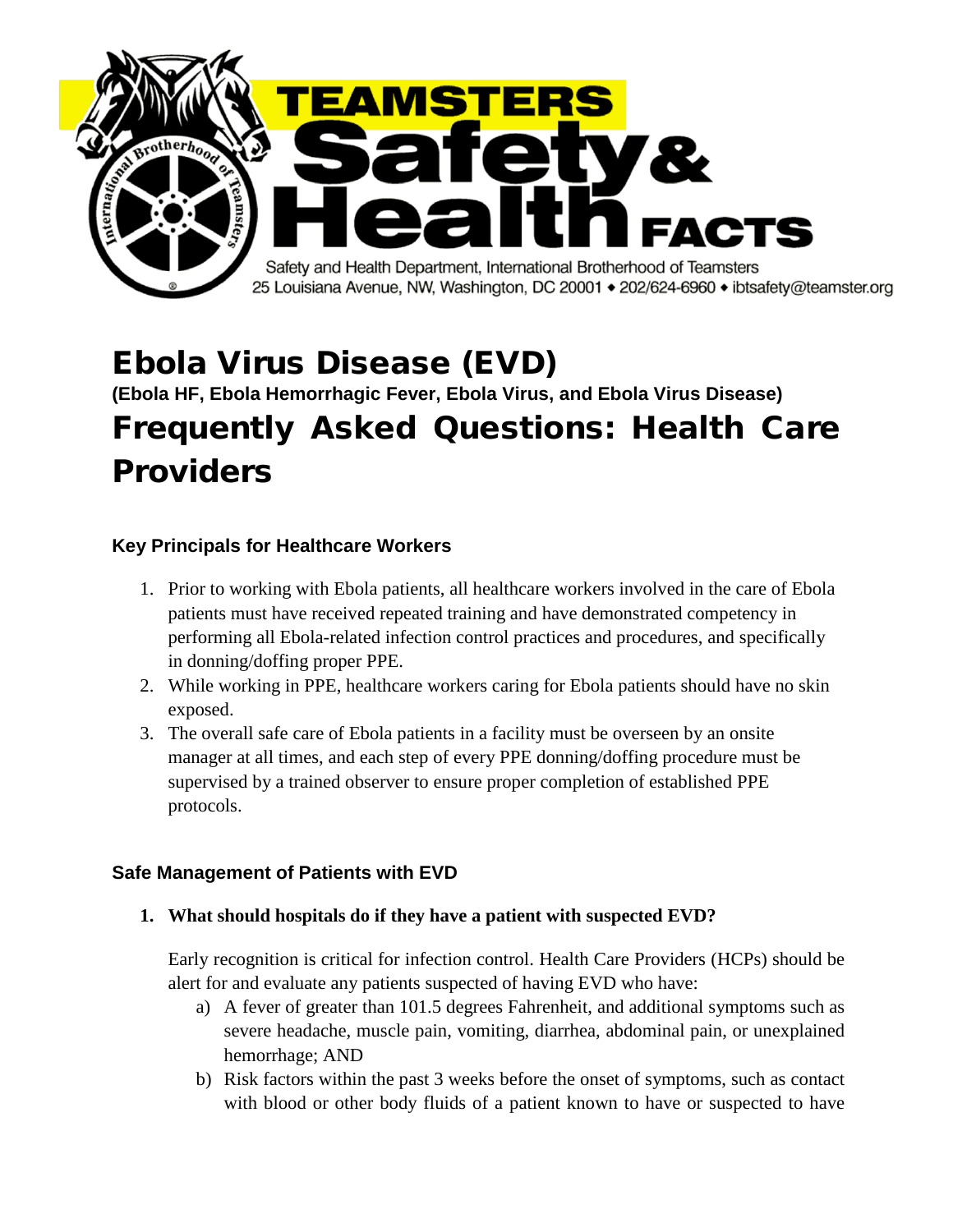EVD; residence in or travel to an area where EVD transmission is active (Liberia, Guinea, Sierra Leone, Nigeria); or direct handling of bats, rodents, or primates from disease endemic areas.

#### **2. When should patients in hospitals be tested if suspected of EVD?**

The Centers for Disease Control and Prevention (CDC) recommend testing for all persons with the onset of fever within 21 days of having a high-risk exposure such as:

- a) Percutaneous or mucous membrane exposure or direct skin contact with body fluids of a person with a confirmed or suspected case of EVD without appropriate personal protective equipment (PPE),
- b) Laboratory processing of body fluids of suspected or confirmed EVD cases without appropriate PPE or standard biosafety precautions, or
- c) Participation in funeral rites or other direct exposure to human remains in the geographic area where the outbreak is occurring without appropriate PPE.

For persons with a high-risk exposure but without a fever, testing is recommended only if there are other compatible clinical symptoms present and blood work findings are abnormal (i.e. thrombocytopenia <150,000 cells/µL and/or elevated transaminases).

# **3. What should Laboratory personnel do when suspected EVD samples come in for processing?**

Any person testing specimens from a patient with a suspected case of EVD should wear gloves, water‐resistant gowns, full face shield or goggles, shoe coverings and masks to cover the entire nose and mouth, and as an added precaution use a certified class II Biosafety cabinet or Plexiglas splash guard with PPE to protect skin and mucous membranes. All manufacturer-installed safety features for laboratory instruments should be used.

# **4. If a patient in a hospital is suspected to have or has confirmed EVD, what infection control precautions should be put into place?**

If a patient in a U.S. hospital is suspected or known to have EVD, healthcare providers should follow the most up-to-date CDC guidelines regarding contact and droplet precautions, including the following recommendations:

- a) Isolate the patient: Patients should be isolated in a negative pressure single patient room (containing a private bathroom) with the door closed.
- b) Wear appropriate PPE:
	- a. When entering patient rooms: gloves, gown (fluid resistant or impermeable), eye protection (goggles or face shield), and a facemask.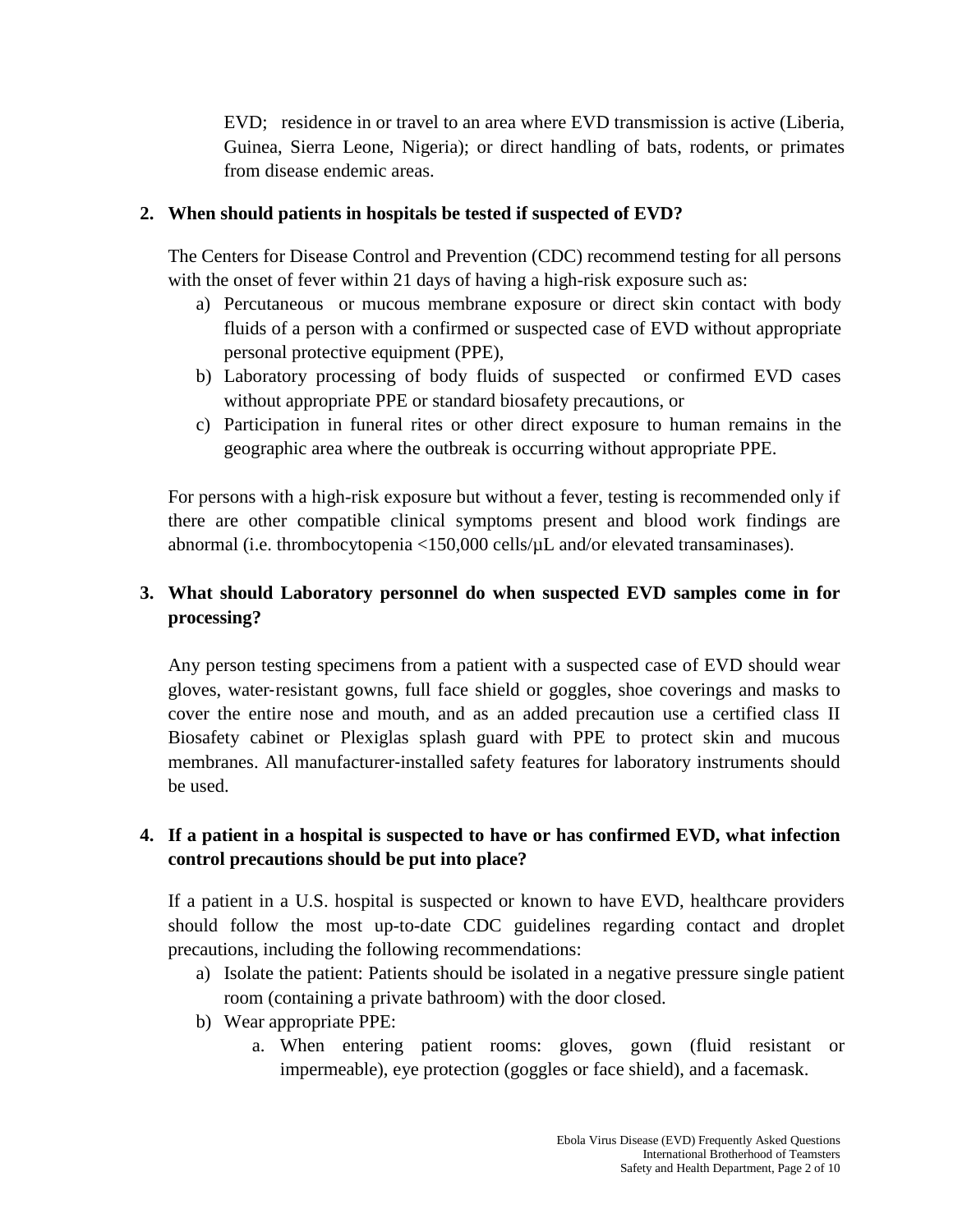- b. When handling copious amounts of bodily fluids (e.g. blood, other body fluids, vomit, or feces): double gloving, gown (fluid resistant or impermeable), eye protection (goggles or face shield), and a facemask, disposable shoe covers, and leg coverings.
- c) Restrict visitors: Avoid entry of visitors into the patient's room. Exceptions may be considered on a case by case basis for those who are essential for the patient's wellbeing. A logbook should be kept to document all persons entering the patient's room.
- d) Avoid aerosol-generating procedures: If performing these procedures, PPE should include respiratory protection (N-95 or higher filtering face-piece respirator). The procedure should be performed in an airborne infection isolation room.
- e) Implement environmental infection control measures: Diligent environmental cleaning and disinfection and safe handling of potentially contaminated materials is of paramount importance as blood, sweat, vomit, feces, urine, and other body secretions represent potentially infectious materials and should be handled following CDC protocols.

## **5. What are considered High Risk Exposures**

A high-risk exposure includes any of the following:

- a) Percutaneous (e.g., needle stick) or mucous membrane exposure to blood or body fluids of EVD patient
- b) Direct skin contact with, or exposure to blood or body fluids of an EVD patient without appropriate personal protective equipment (PPE)
- c) Processing blood or body fluids of a confirmed EVD patient without appropriate PPE or standard biosafety precautions
- d) Direct contact with a dead body without appropriate PPE in a country where an EVD outbreak is occurring.

## **Infection Prevention and Control Recommendations**

## **1. Should EVD patients have dedicated patient care equipment?**

- a) Dedicated medical equipment (preferably disposable, when possible) should be used for the provision of patient care.
- b) All non-dedicated, non-disposable medical equipment used for patient care should be cleaned and disinfected according to manufacturer's instructions and hospital policies.
- **2. What Personal Protective Equipment does the CDC recommend for Health Care Providers (HCPs)**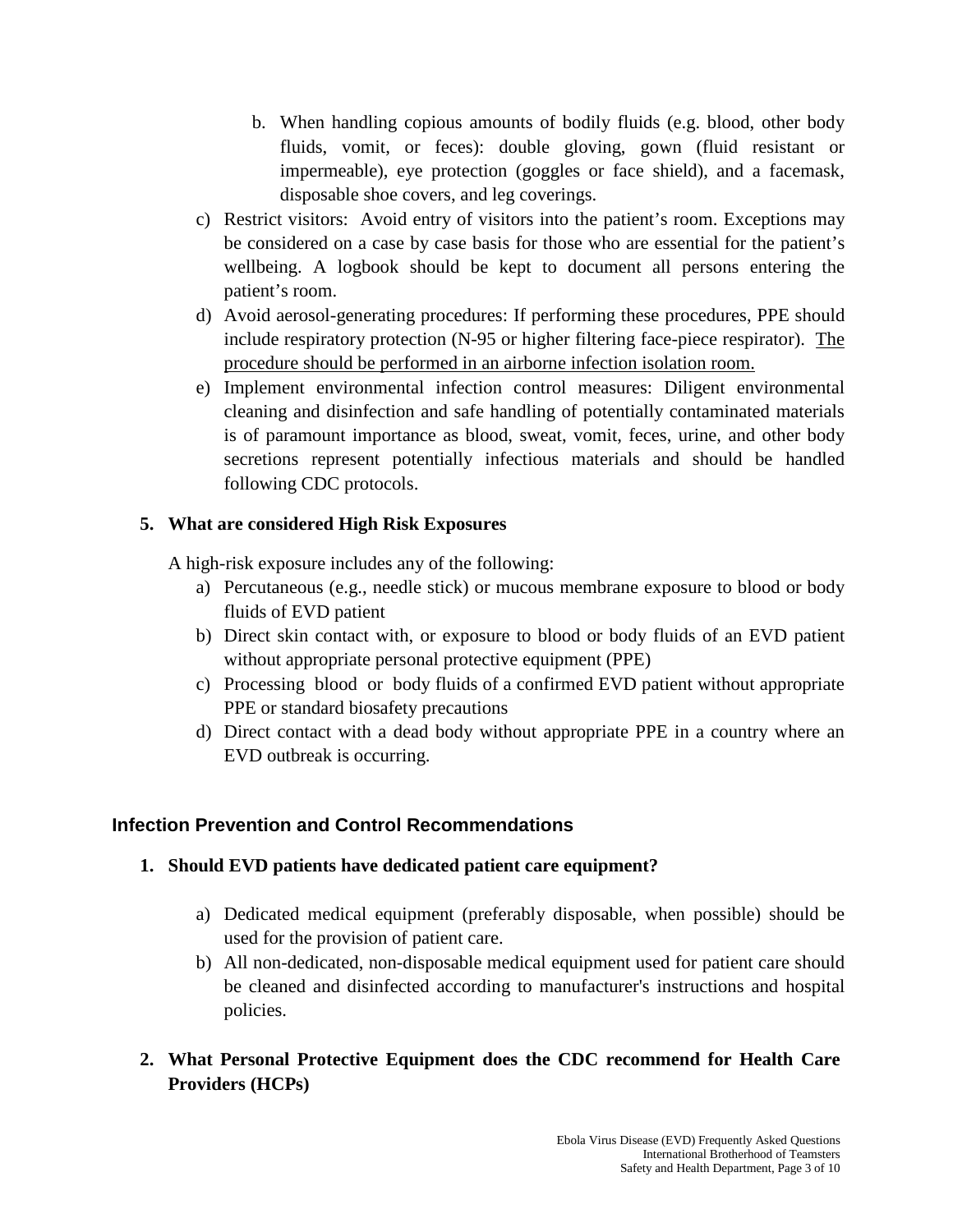All persons entering the patient room should wear at least:

- a) Gown (fluid resistant or impermeable) (single use)
- b) Apron (fluid resistant or impermeable) (single use)
- c) Surgical hood extending to shoulders and full face shield (single use)
- d) Nitrile examination gloves with extended cuffs-doubled (single use)
- e) NIOSH-certified powered air-purifying respirator (PAPR) or N95 respirator (single use)
- f) Boot or shoe covers (fluid resistant or impermeable) (single use)

Recommended PPE should be worn by HCPs upon entry into patient rooms or care areas. Upon exit from the patient room or care area, PPE should be carefully removed without contaminating one's eyes, mucous membranes, or clothing with potentially infectious materials, and discarded, or for re-useable PPE (PAPR), cleaned and disinfected according to the manufacturer's reprocessing instructions and hospital policies.

#### **3. Is the order in which I put on or take off my PPE important?**

Instructions for donning (putting on) and doffing (removing) PPE have been published in a separate fact sheet on the teamster website titled: "Personal Protective Equipment for Handling Infectious Agents". The order in which you remove your PPE is **VERY IMPORTANT**. Hand hygiene should be performed immediately after removal of PPE.

#### **4. What precautions should be taken for aerosol generating procedures (AGPs)?**

Avoid AGPs for Ebola HF patients. If performing AGPs, use a combination of measures to reduce exposures from aerosol-generating procedures when performed on EVD patients.

- a) Visitors should not be present during aerosol-generating procedures.
- b) Limit the number of HCP present during the procedure to only those essential for patient care and support.
- c) Conduct the procedures in a private room and ideally in an Airborne Infection Isolation Room (AIIR) when feasible. Room doors should be kept closed during the procedure except when entering or leaving the room, and entry and exit should be minimized during and shortly after the procedure.
- d) HCPs should wear, at a minimum, the PPE described in number 2 above.
- e) Respiratory protection (N95, PAPR, elastomeric respirators) should be fit-tested to the worker prior to use.
- f) Conduct environmental surface cleaning following procedures
- g) If re-usable equipment or PPE are used, they should be cleaned and disinfected according to manufacturer instructions and hospital policies.
- h) Collection and handling of soiled re-usable respirators must be done by trained individuals using PPE.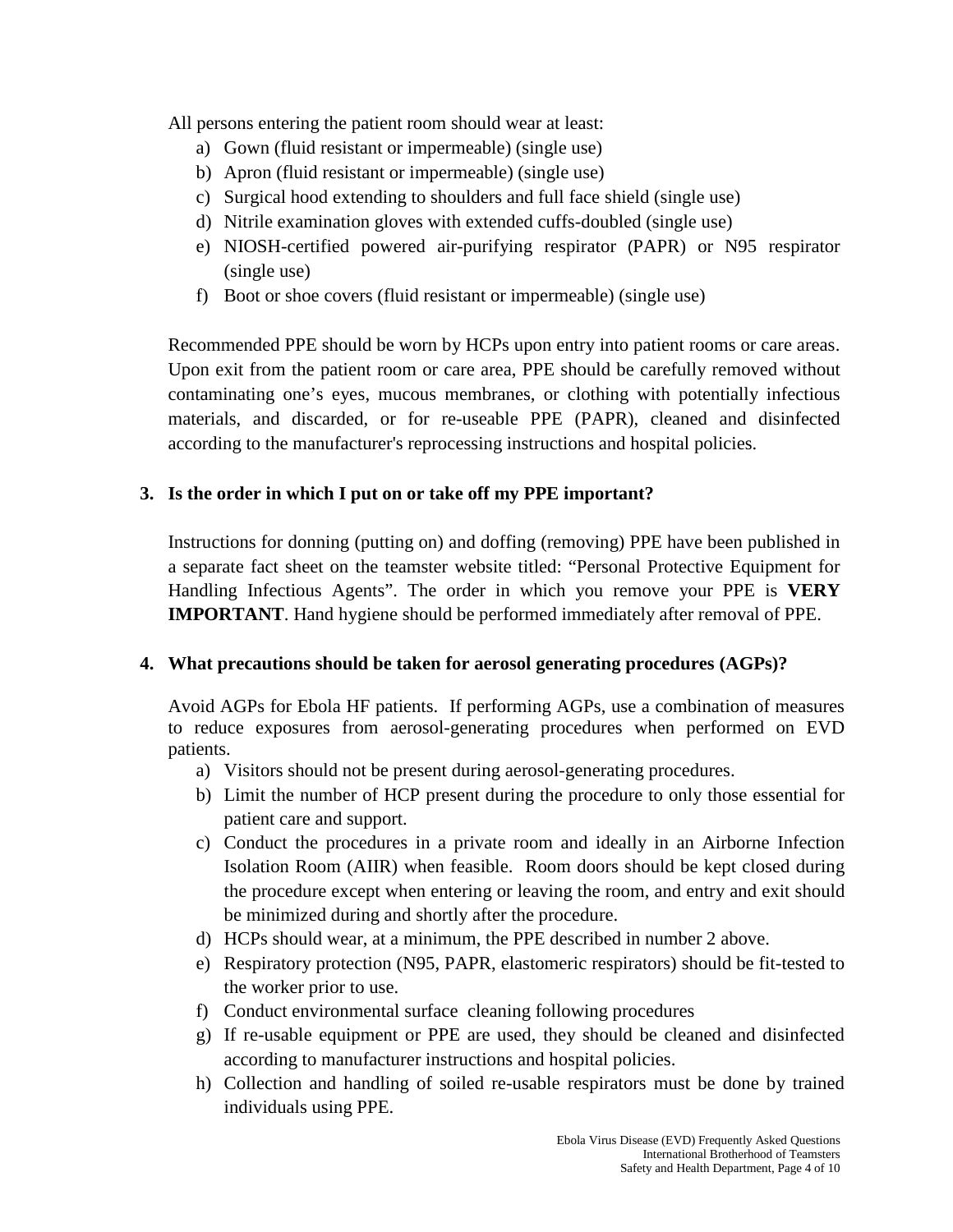#### **5. If I am wearing gloves should I still practice safe hand hygiene?**

Health care providers (HCPs) should perform hand hygiene frequently, including before and after all patient contact, contact with potentially infectious material, and before putting on and upon removal of PPE, including gloves. Healthcare facilities should ensure that supplies for performing hand hygiene are available. Hand hygiene in healthcare settings can be performed by washing with soap and water or using alcoholbased hand rubs. If hands are visibly soiled, use soap and water, not alcohol-based hand rubs.

#### **6. What are safe injection practices?**

Facilities should follow safe injection practices by practicing standard protocols and as detailed by the CDC in their document *Guideline for Isolation Precautions: Preventing Transmission of Infectious Agents in Healthcare Settings 2007* (http://www.cdc.gov/injectionsafety/unsafePractices.html). Any injection equipment or parenteral medication container that enters the patient treatment area should be dedicated to that patient and disposed of at the point of use.

### **Monitoring and Management of Potentially Exposed Personnel**

#### **1. What should my employer do if I am exposed?**

- a) Facilities should develop policies for monitoring and management of potentially exposed HCP.
- b) Facilities should develop sick leave policies for HCP that are non-punitive, flexible and consistent with public health guidance and/ or bargaining unit contract language.
- c) Ensure that all HCP, including staff who are not directly employed by the healthcare facility but provide essential daily services, are aware of the sick leave policies.
- d) Persons with percutaneous or mucocutaneous exposures to blood, body fluids, secretions, or excretions from a patient with suspected Ebola HF should:
	- i. Stop working and immediately wash the affected skin surfaces with soap and water. Mucous membranes (e.g., conjunctiva) should be irrigated with copious amounts of water or eyewash solution.
	- ii. Immediately contact occupational health/supervisor for assessment and access to post exposure management services for all appropriate pathogens.
- e) HCPs who develop sudden onset of fever, intense weakness or muscle pains, vomiting, diarrhea, or any signs of hemorrhage after an unprotected exposure (i.e. not wearing or provided with the recommended PPE at the time of patient contact or through direct contact to blood or body fluids) to a patient with EVD should: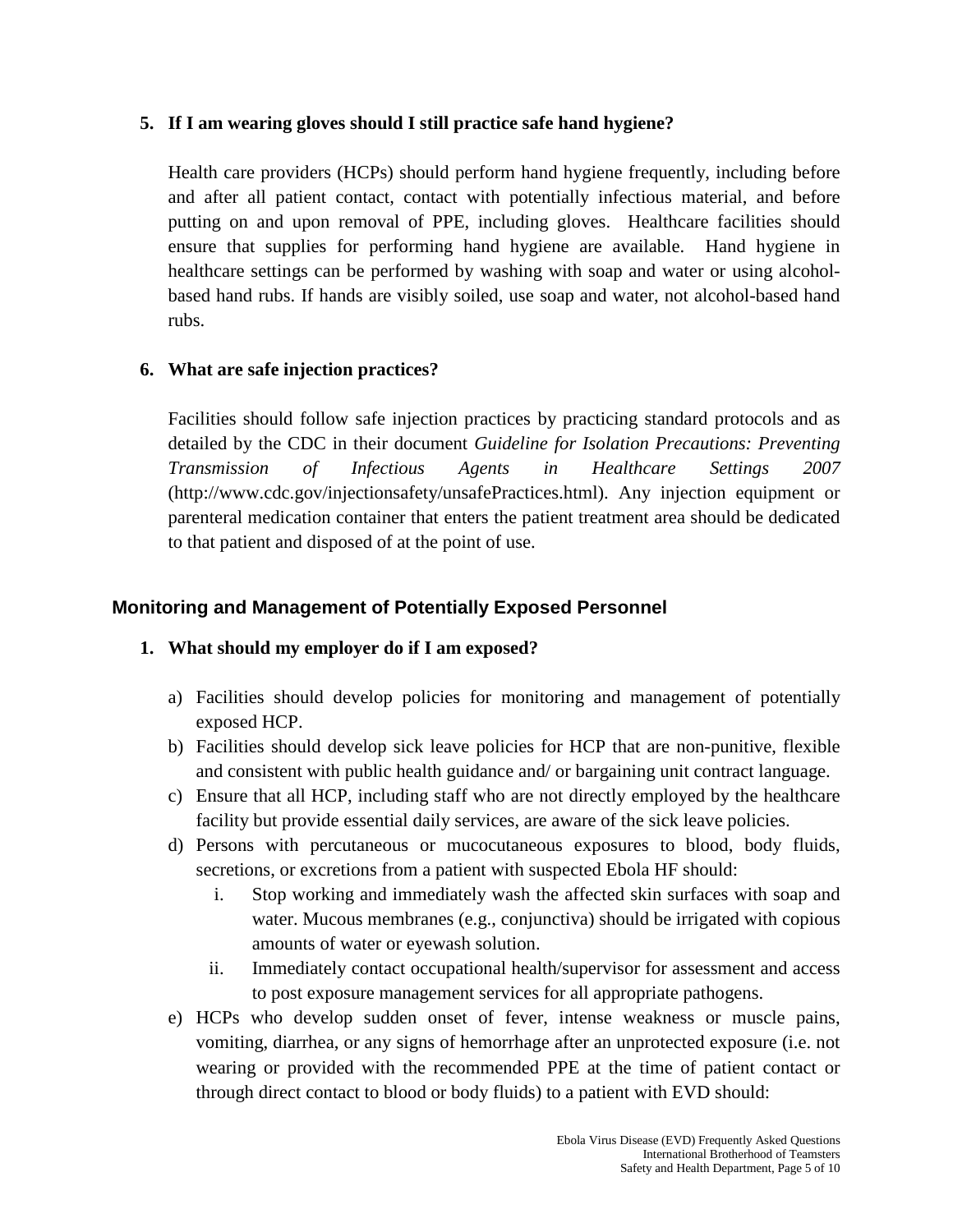- i. Not report to work or should immediately stop working.
- ii. Notify their supervisor.
- iii. Seek prompt medical evaluation and testing.
- iv. Notify local and state health departments.
- v. Comply with work exclusion until deemed no longer infectious to others.
- f) Asymptomatic HCP who had an unprotected exposure (i.e. not wearing recommended PPE at the time of patient contact or through direct contact to blood or body fluids) to a patient with Ebola HF:
	- i. Should receive medical evaluation and follow-up care including fever monitoring twice daily for 21 days after the last known exposure.

NOTE: The Union maintains that employees should receive FULL pay and benefits during the 21day monitoring periods and subsequent related treatments.

## **Cleaning and Waste Disposal**

**1. How can I determine whether a particular EPA-registered hospital disinfectant is appropriate for use in the room of a patient with suspected or confirmed EVD?**

EPA-registered disinfectants designated for use on non-enveloped viruses should be used to disinfect EVD contaminated materials and/or equipment. Note that there are no product claims or product labels that specify use with the Ebola virus. Enveloped viruses such as Ebola are susceptible to a broad range of hospital disinfectants used to disinfect hard, non-porous surfaces. As a precaution, selection of a disinfectant product with a higher potency than what is normally required for an enveloped virus is recommended at this time. EPA-registered hospital disinfectants with label claims against non-enveloped viruses (e.g., norovirus, rotavirus, adenovirus, polio virus) are broadly antiviral and capable of inactivating both enveloped (Ebola) and non- enveloped viruses.

Begin by looking at the product label or product insert for the terms virucidal, viral disinfectant, broad range disinfectant, broad spectrum disinfectant, disinfectant suitable for non-enveloped viruses etc. Users should be aware that an 'enveloped' or 'nonenveloped virus' designation may not be included on the container label. Instead check the disinfectant's label for applicability on at least one of the common non-enveloped viruses (e.g., norovirus, rotavirus, adenovirus, polio virus). Chemicals without use or claim statements or labels can be researched via EPA's website [http://iaspub.epa.gov/apex/pesticides/f?p=PPLS:1.](http://iaspub.epa.gov/apex/pesticides/f?p=PPLS:1)

#### **2. What Personal Protective Equipment (PPE) should environmental services staff use.**

Environmental services staff should wear at a minimum:

a) disposable gloves,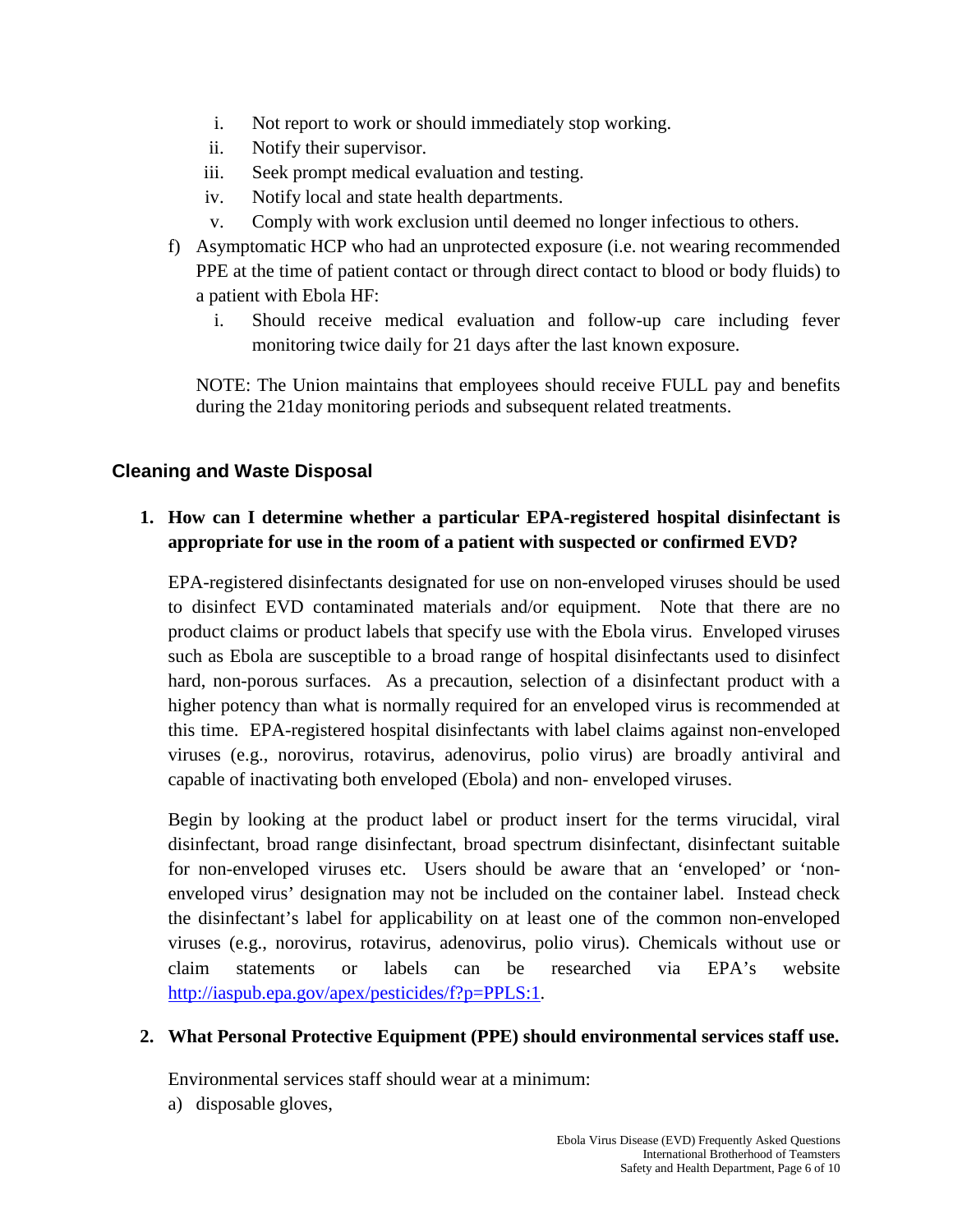- b) gown (fluid resistant/impermeable),
- c) eye protection (goggles or face shield), and
- d) Fit tested N95 respirator to protect against direct skin and mucous membrane exposure of cleaning chemicals, contamination, and splashes or spatters during environmental cleaning and disinfection activities.
- e) Boot or shoe covers

If reusable heavy-duty gloves are used for cleaning and disinfecting, they should be disinfected and kept in the room or anteroom. Staff should be instructed in the proper use of personal protective equipment including safe removal protocol to prevent contaminating themselves or others in the process. Contaminated equipment or PPE that is single-use or cannot be cleaned should be disposed of per hospital protocol.

## **3. Are there special instructions for cleaning and disinfecting the room of a patient with suspected or confirmed EVD infection?**

Daily cleaning and disinfection of hard, non-porous surfaces (e.g., high-touch surfaces such as bed rails and over-bed tables, housekeeping surfaces such as floors and counters) should be done. Before disinfecting a surface, cleaning should be performed. Use cleaning and disinfecting products according to label instructions. Check the disinfectant's label for specific instructions on contact time for inactivation of any of the non-enveloped viruses (e.g., norovirus, rotavirus, adenovirus, and poliovirus) and follow label instructions for use of the product that are specific for inactivation of that virus. Use disposable cleaning cloths, mop cloths, and wipes and dispose of these in leak-proof bags. Use a rigid waste receptacle designed to support the bag to help minimize contamination of the bag's exterior. Contaminated equipment should be disposed of per hospital protocol.

#### **4. How long does EVD persist in indoor environments?**

In ideal laboratory conditions Ebola virus could remain active outside a host for up to six days, however, with consistent daily cleaning and disinfection practices, the persistence of Ebola virus in the patient care environment would be short—with 24 hours considered a cautious upper time limit.

#### **5. How should spills of blood or other body substances be managed?**

The basic principles for blood or body substance spill management are outlined in the United States Occupational Safety and Health Administration (OSHA) Bloodborne Pathogen Standards (29 CFR 1910.1030). CDC guidelines recommend removal of bulk spill matter, cleaning the site, and then disinfecting the site. For large spills, a chemical disinfectant with sufficient potency is needed to overcome the tendency of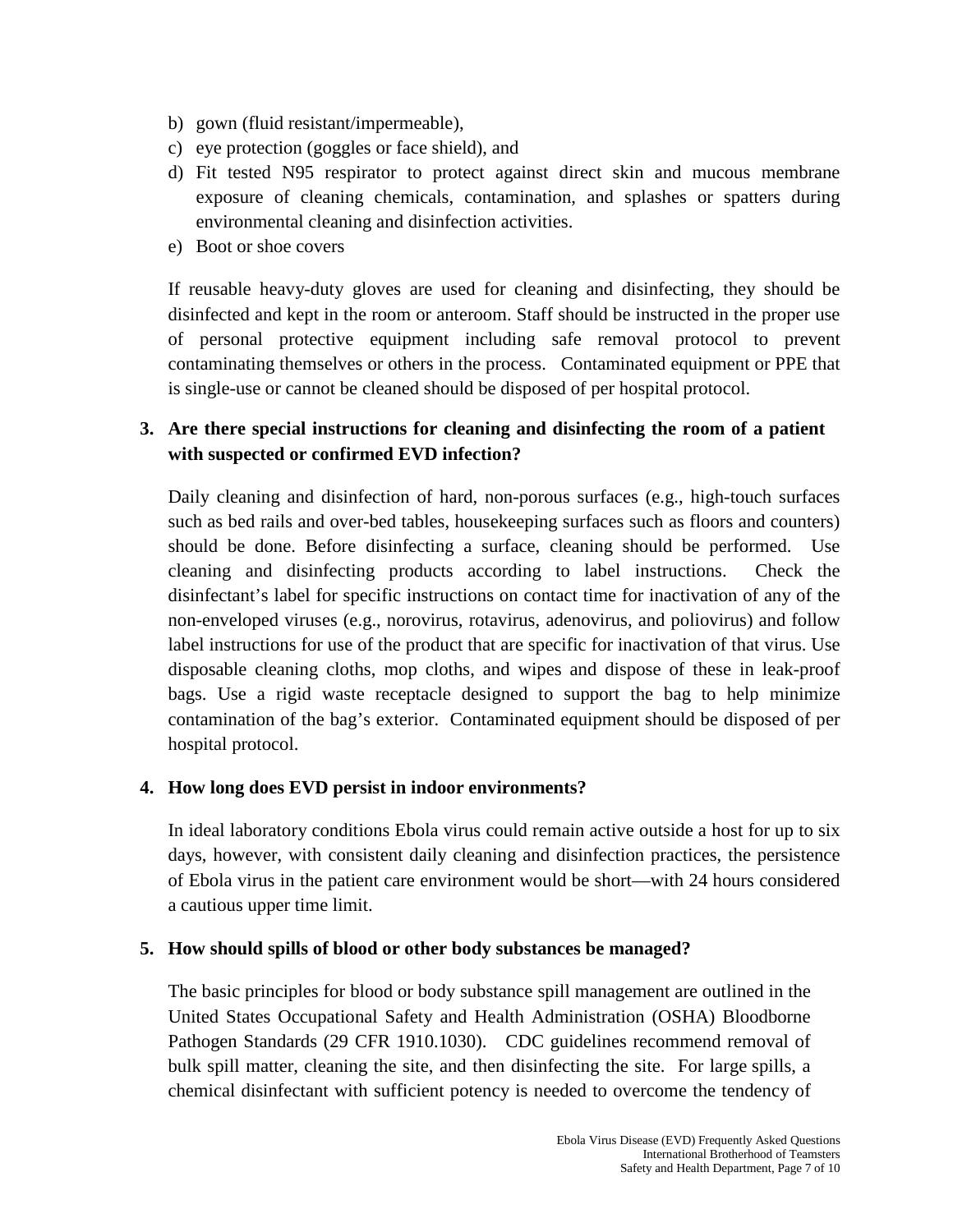proteins in blood and other body substances to neutralize the disinfectant's active ingredient. An EPA-registered hospital disinfectant with label claims for nonenveloped viruses (e.g., norovirus, rotavirus, adenovirus, poliovirus) and instructions for cleaning and decontaminating surfaces or objects soiled with blood or body fluids should be used according to those instructions.

# **6. How should disposable materials (e.g., any single-use PPE, cleaning cloths, wipes, single-use microfiber cloths, linens, food service) and linens, privacy curtains, and other textiles be managed after their use in the patient room?**

These materials should be placed in leak-proof containment and discarded per hospital protocol. To minimize contamination of the exterior of the waste bag, place this bag in a rigid waste receptacle designed for this use. Incineration as a waste treatment process is effective in eliminating viral infectivity and provides waste minimization. Check, however, with your state's regulated medical waste program for more guidance and coordinate your waste management activities for the patient's isolation area with your medical waste contractor.

## **7. Are wastes generated during delivery of care to EVD infected patients subject to select agent regulations covered in 42 CFR §73.3?**

As long as facilities treating EVD infected patients follow the CDC's "Infection Prevention and Control Recommendations for Hospitalized Patients with Known or Suspected Ebola Hemorrhagic Fever in U.S. Hospitals", waste generated during delivery of care to EVD patients would not be subject to federal select agent regulations (42 CFR § 73.3(d)(1)). Select agent regulations implement the provisions of the Public Health Security and Bioterrorism Preparedness and Response Act of 2002 setting forth the requirements for possession, use, and transfer of select agents and toxins. Note that this exclusion would not apply to any facility that intentionally collected or otherwise extracted the Ebola virus from waste generated during the delivery of patient care.

# **8. Is it safe for Ebola patients to flush infected bodily fluids down the toilets and drains?**

Yes. Sanitary sewers may be used for the safe disposal of patient waste. Additionally, customary sewage handling processes (e.g., anaerobic digestion, composting, UV/Chemical disinfection) in the United States are designed to inactivate infectious agents.

# **9. Are Ebola contaminated items considered regulated medical waste (RMW) or Category A Infectious Substances?**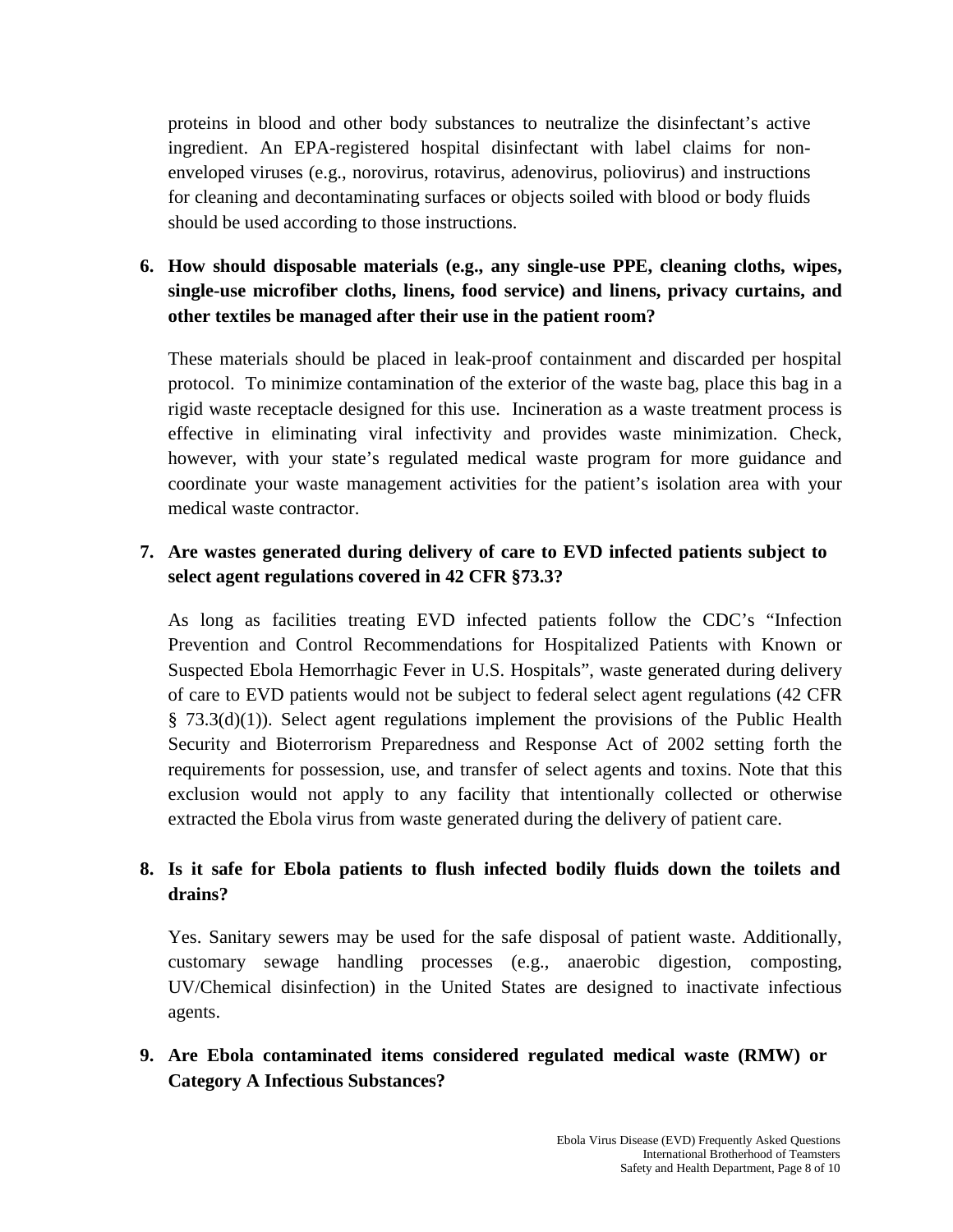Medical waste contaminated with Ebola virus is a Category A infectious substance regulated as a hazardous material under the U.S. Department of Transportation's (DOT's) Hazardous Materials Regulations (HMR; 49 CFR, Parts 171-180). The HMR apply to any material DOT determines is capable of posing an unreasonable risk to health, safety, and property when transported in interstate, intrastate, and foreign commerce.

- Off-site commercial transport of Ebola-associated medical waste requires strict compliance with the HMRs. For more information on the HMR requirements see the Teamster Fact Sheets "Transporting Ebola Contaminated Items" and "Ebola Medical Waste Management".
- Ebola-associated medical waste that has been inactivated (i.e. autoclaved) or incinerated is no longer considered a Category A infectious substance and may be transported as regulated medical waste (RMW). Ebola-associated waste that has been appropriately inactivated or incinerated is subject to state and local regulations [\(http://www.epa.gov/waste/nonhaz/industrial/medical/programs.htm\)](http://www.epa.gov/waste/nonhaz/industrial/medical/programs.htm).

## **10. Are there specific packaging or labeling requirements for Category A Infectious Substances being offered for transport?**

Category A infectious substance must comply with the packaging requirements found in 49 CFR§173.196. Category A infectious substances have more stringent packaging requirements and are not included in the definition of a "regulated medical waste." An infectious substance must conform to all applicable HMR requirements when offered for transportation or transported by air, highway, rail, or water. See Teamster Fact Sheet "Transporting Ebola Contaminated Items" for more details.

## **Worker Rights**

#### **1. What rights or protections do I have as an employee regarding my health and safety while at work?**

Any worker who may reasonably be expected to come into contact with the Ebola virus, either from the work environment or from direct contact with individuals infected, has the right to know the hazards associated with this potential exposure and how to protect themselves during work activities.

Any occupational exposure to blood or other potentially infectious materials (OPIM) fall under the requirements in the [Bloodborne Pathogens Standard](https://www.osha.gov/pls/oshaweb/owadisp.show_document?p_table=STANDARDS&p_id=10051) (29 CFR 1910.1030). Other occupational exposures may require protection of workers under the [PPE](https://www.osha.gov/pls/oshaweb/owadisp.show_document?p_id=9777&p_table=STANDARDS)  [Standard](https://www.osha.gov/pls/oshaweb/owadisp.show_document?p_id=9777&p_table=STANDARDS) (29 CFR 1910.132), [Respiratory Protection Standard](https://www.osha.gov/pls/oshaweb/owadisp.show_document?p_table=standards&p_id=12716) (29 CFR 1910.134), or the [General Duty Clause of the OSH Act](https://www.osha.gov/pls/oshaweb/owadisp.show_document?p_id=3359&p_table=oshact) (29 USC 654(a)).